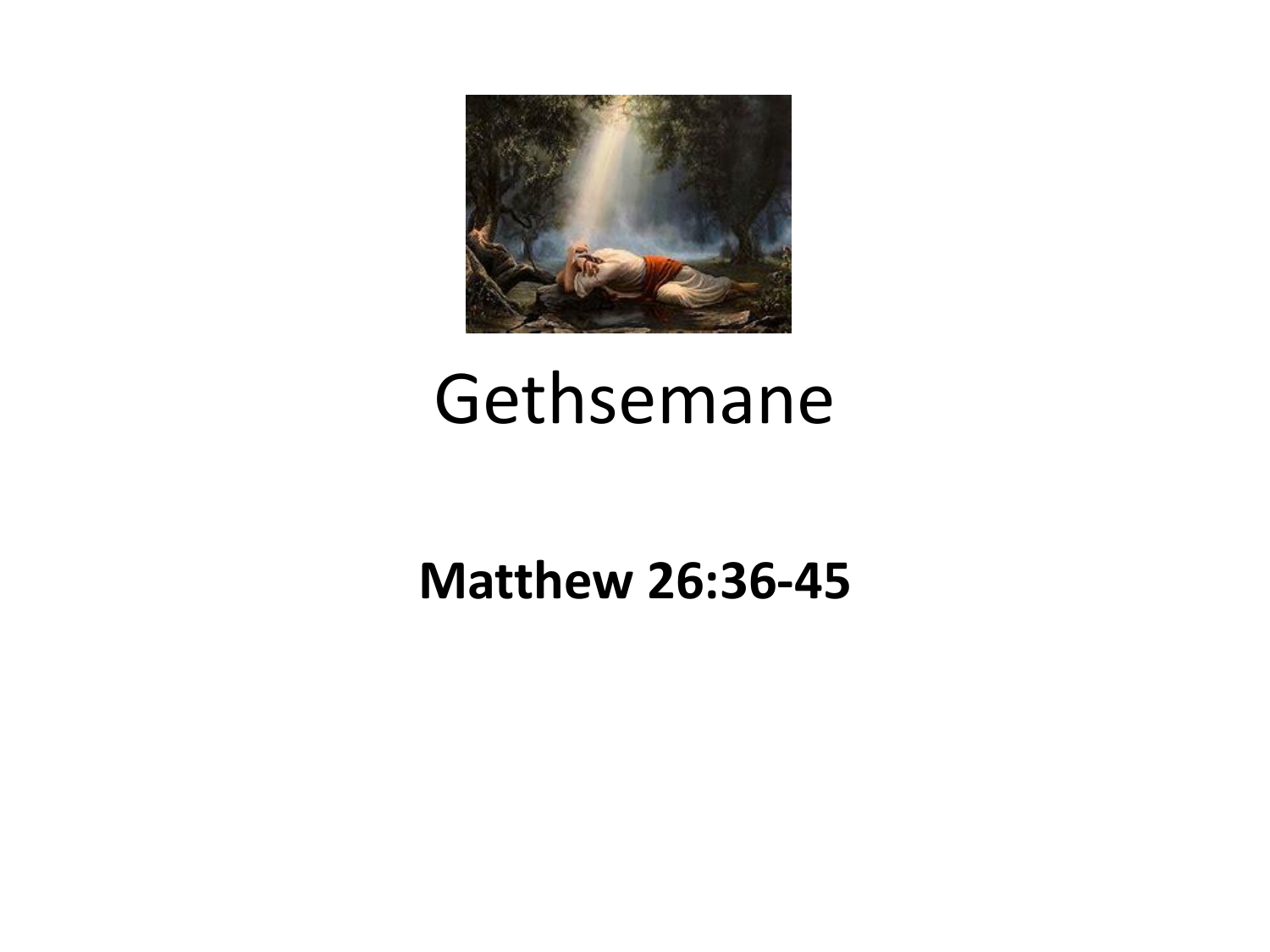Focus: In a garden near Jerusalem, Jesus prayed and submitted Himself to the will of God. His prayer is an example for us that we should follow.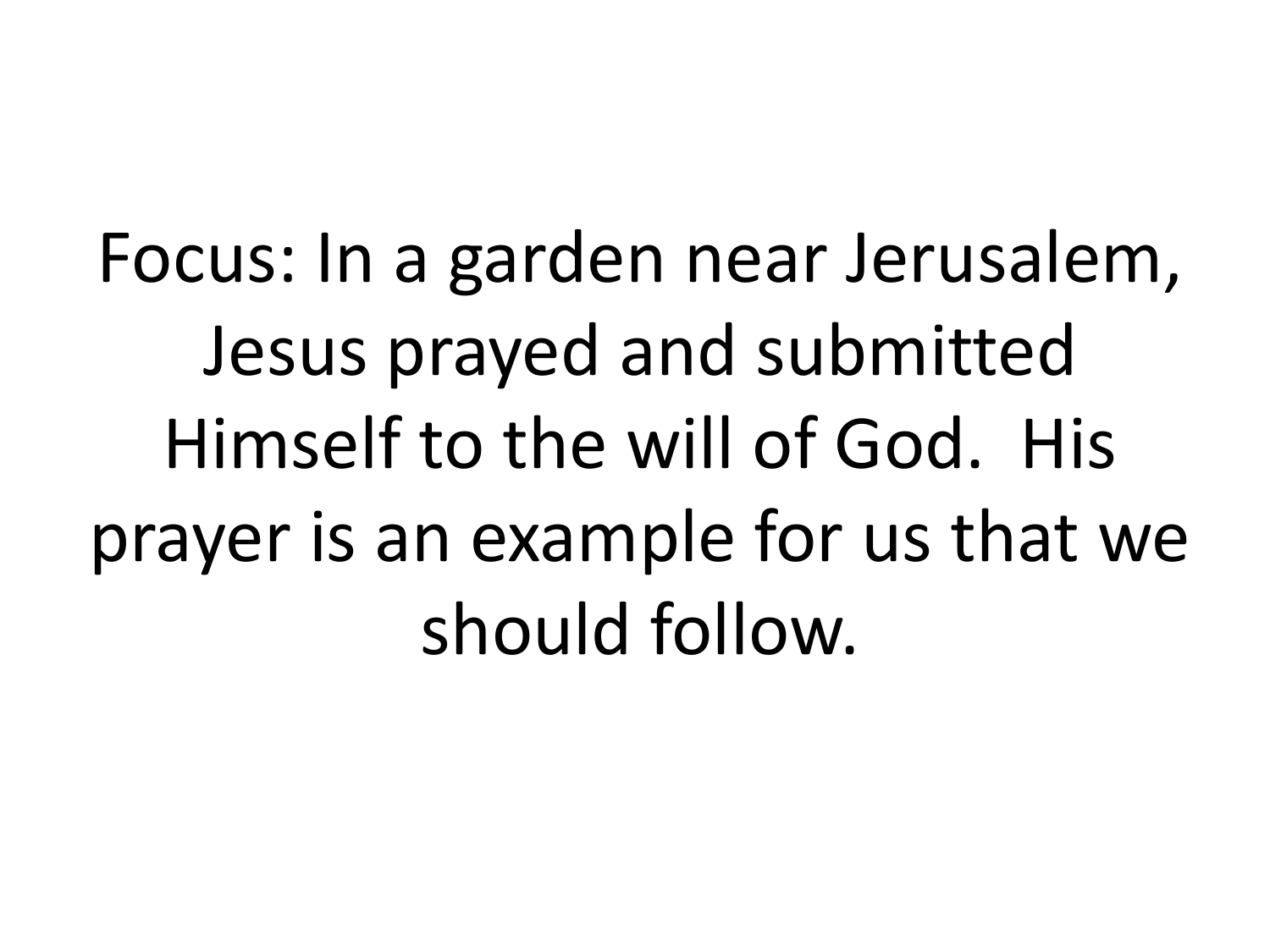# ???????????????? Are you praying AND submitting to the will of the Father?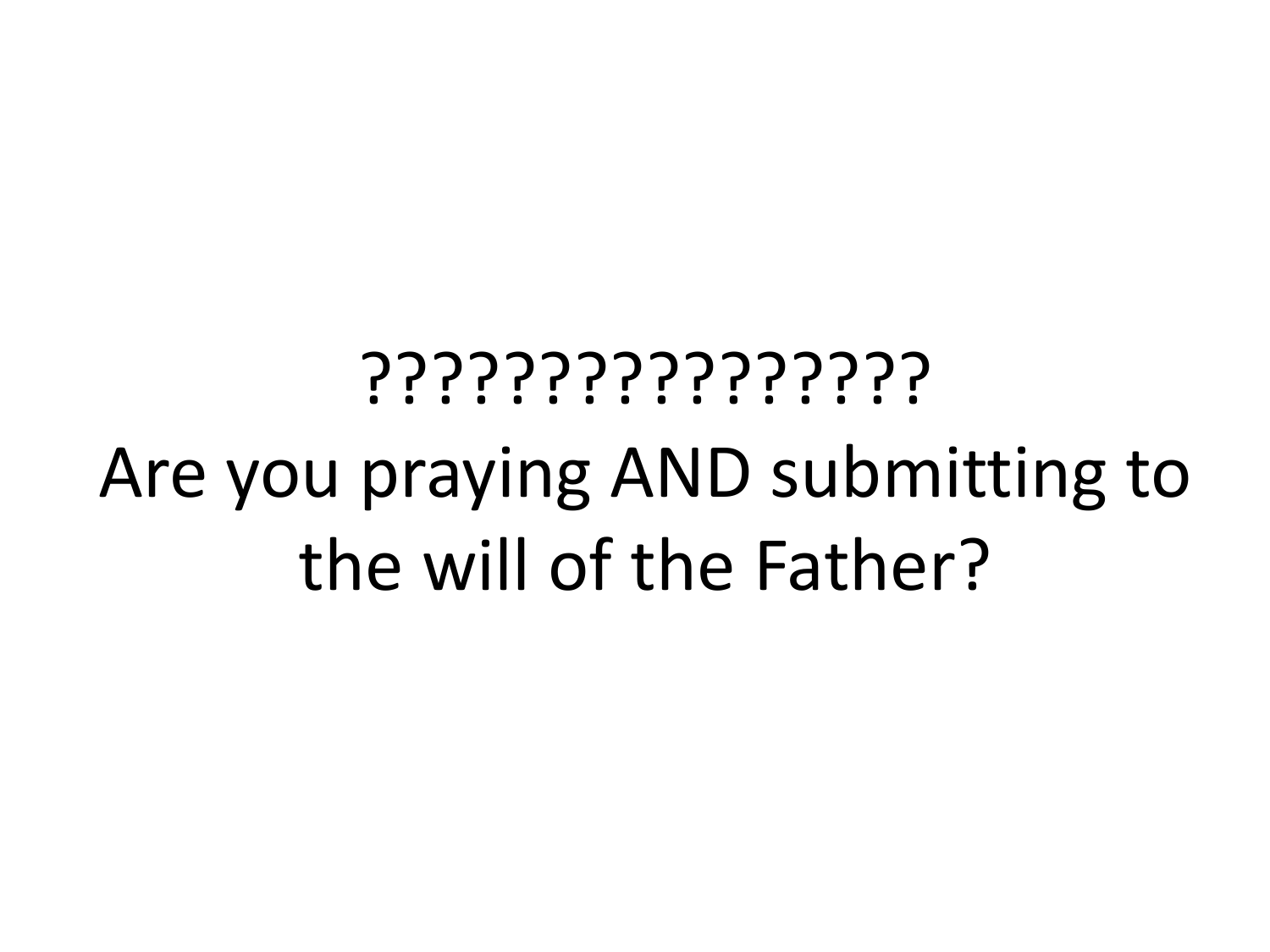## Introduction

- Jesus engaged in a great spiritual battle at Gethsemane.
- Many glorious accomplishments behind him.
- Now Jesus faced an arrest, an illegal trial, mockery, cruelty, indescribable pain, and death by crucifixion.
- Bridging the great span-His ministry/His misery-Tremendous struggle with His human flesh and will.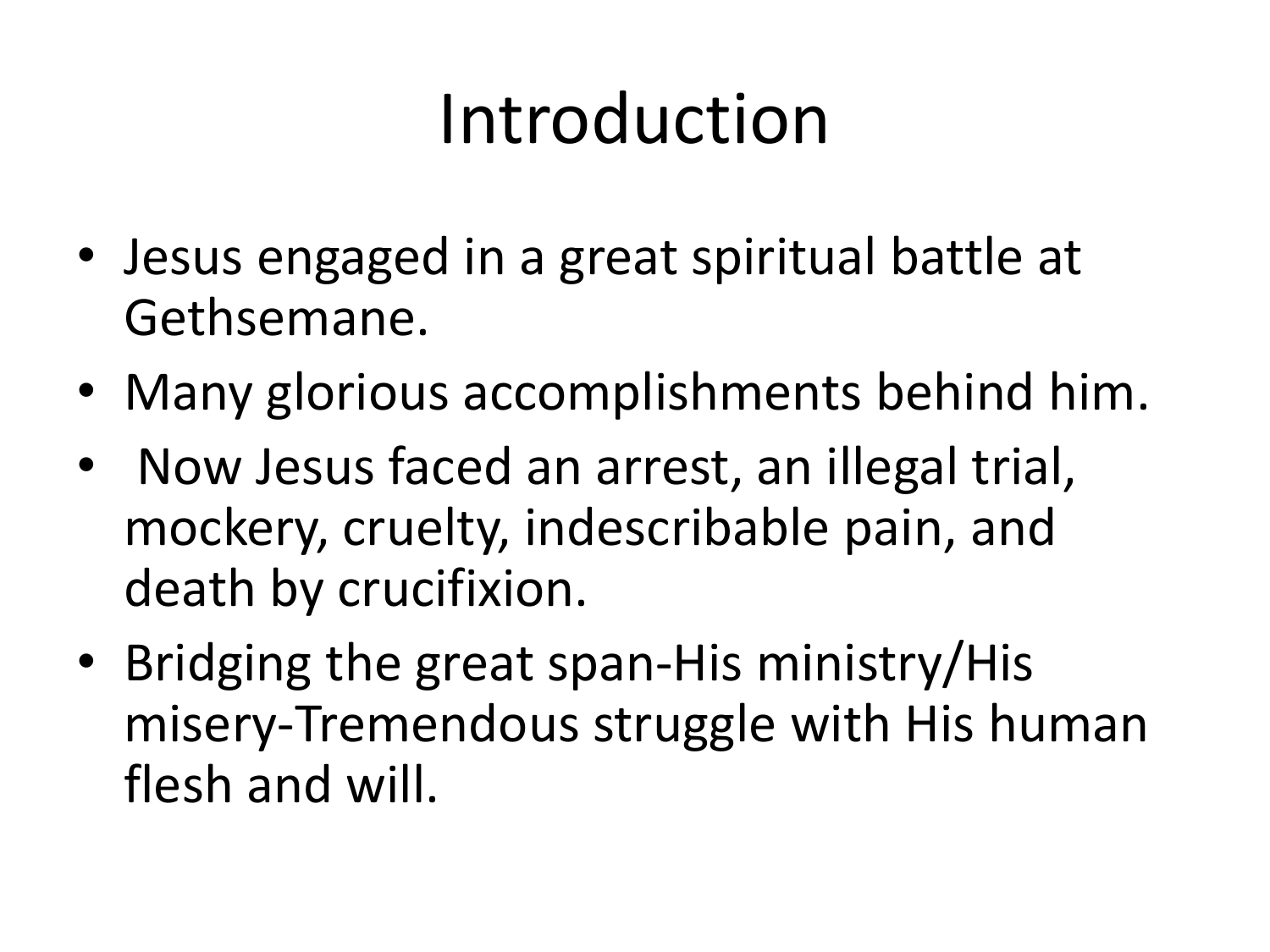#### The Garden Place

- Gethsemane was a garden only recorded only by John(18:1)
- The Garden of Eden.
- The story reversed. 1 Corinthians 15:45
- Jesus buried in a garden and placed in a borrowed tomb.
- Left the garden victorious. Triumphant over Satan, sin, death, hell, and the grave.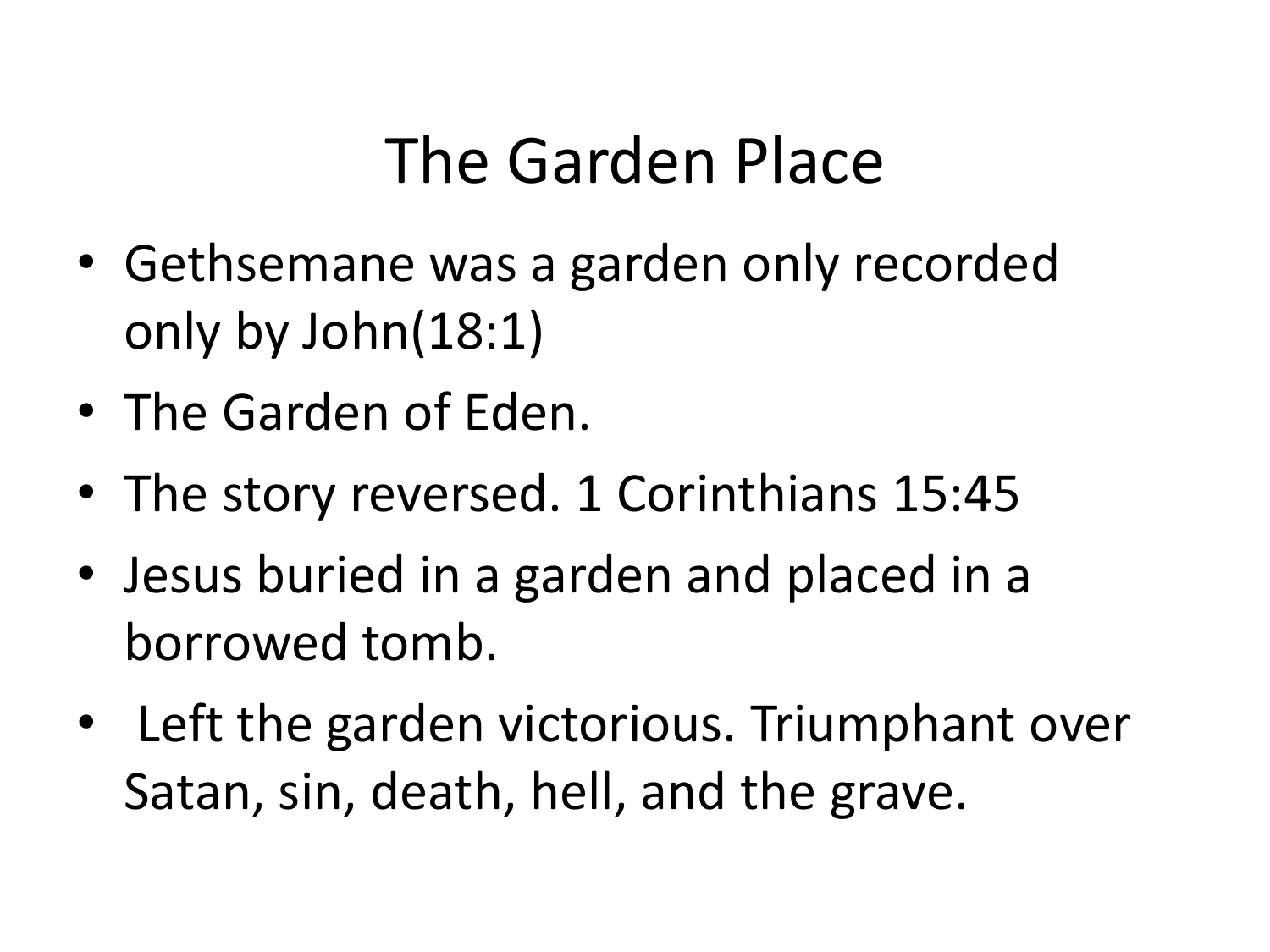### The Garden Purpose

- Gethsemane-name acquired from the Aramaic Gat Shemani.
- Often translated "The Place of the Olive Press". The place where our Lord was crushed.
- The crushing of Jesus at Gethsemane and on the cross released from him a spiritual anointing oil, the Holy Ghost.